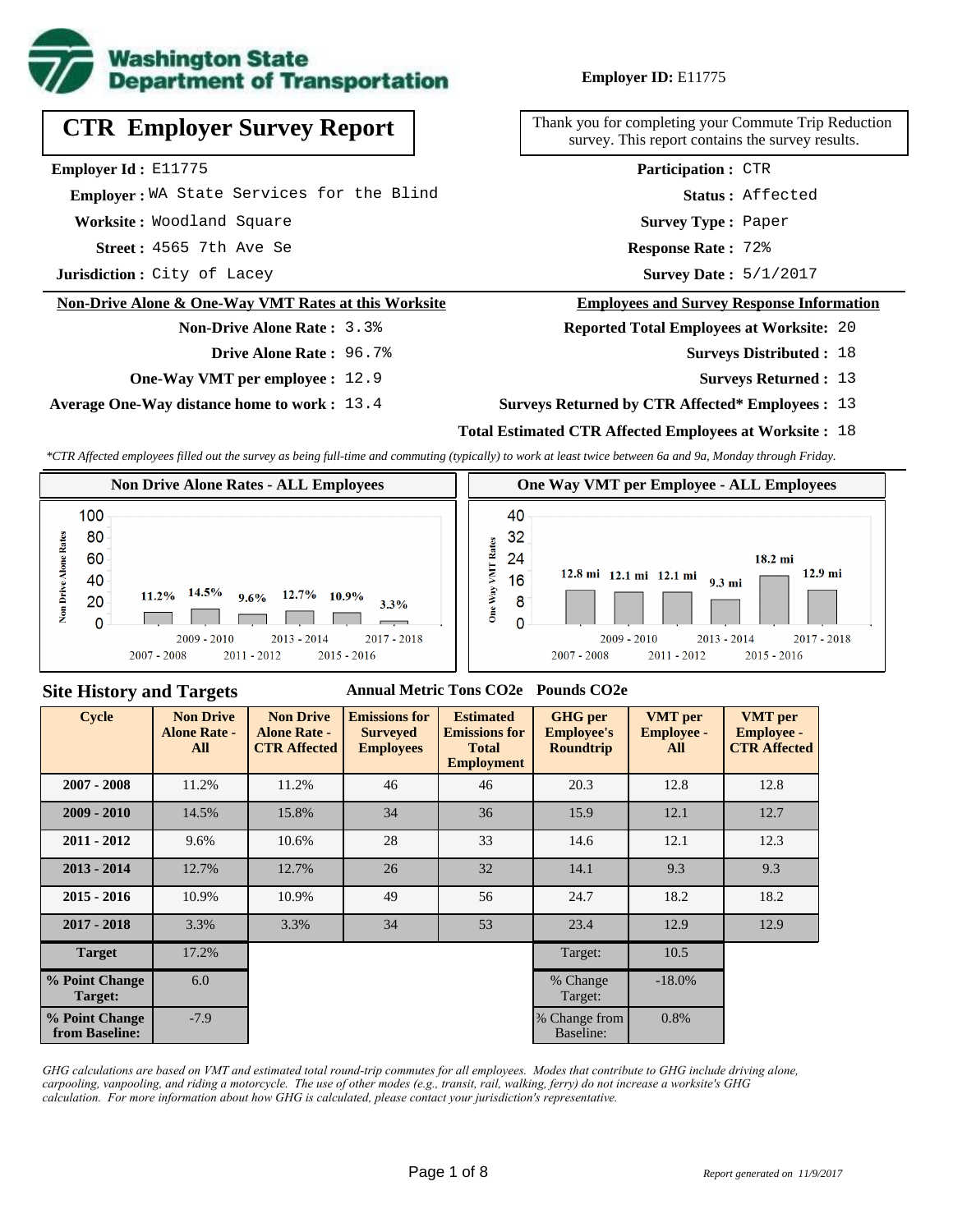# **Washington State<br>Department of Transportation**

#### **Commute Trips By Mode - All Employees**

**Q.4: Last week, what type of transportation did you use each day to commute TO your usual work location? (Mode used for the longest distance.)**



*\* Motorcycle-1 is now included in Drive Alone and Motorcycle-2 is included in Carpool. Information about these trips is still available by request.*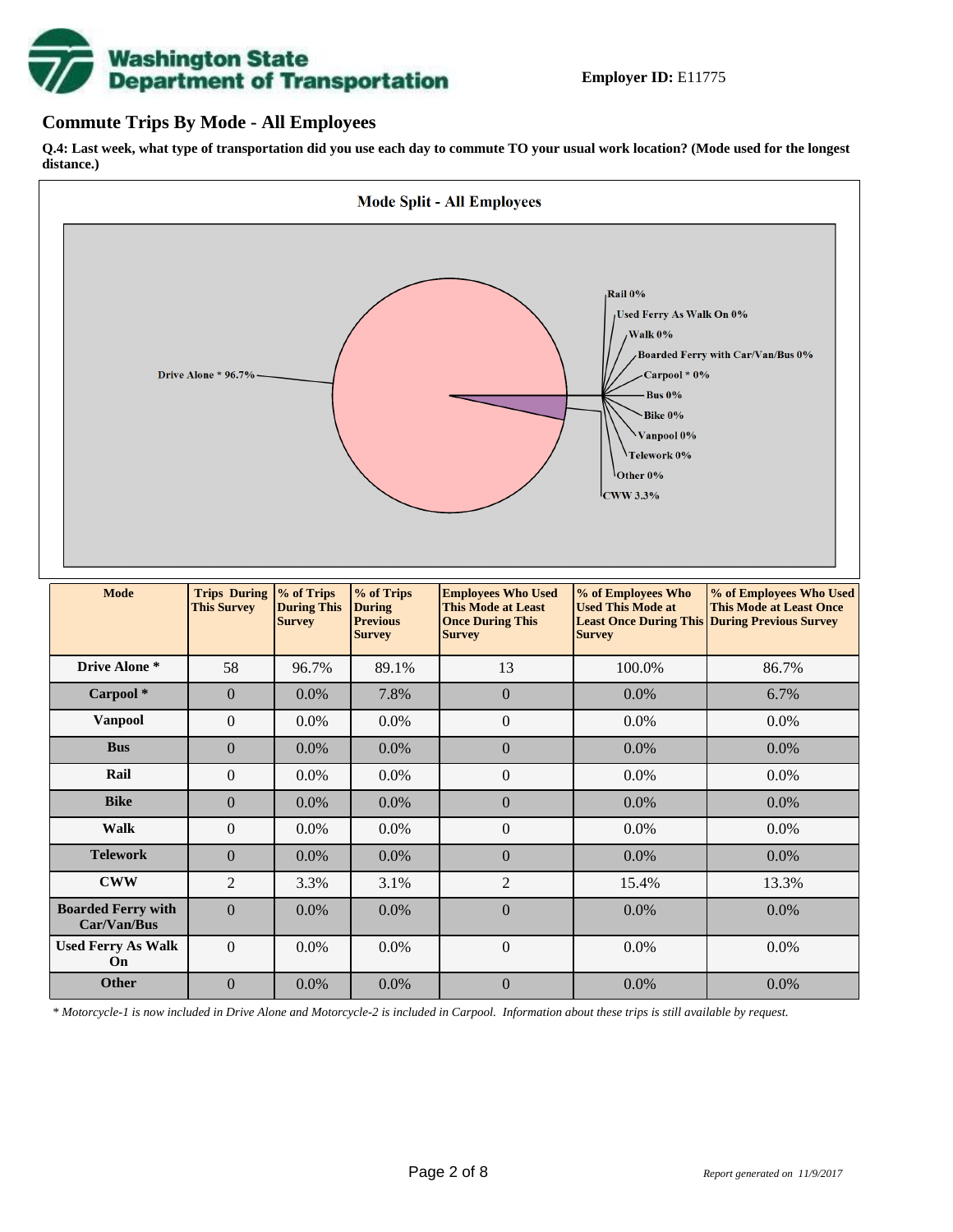

#### **Commute Trips By Mode - Affected Employees**

**Q.4: Last week, what type of transportation did you use each day to commute TO your usual work location? (Mode used for the longest distance.)**



*\* Motorcycle-1 is now included in Drive Alone and Motorcycle-2 is included in Carpool. Information about these trips is still available by request.*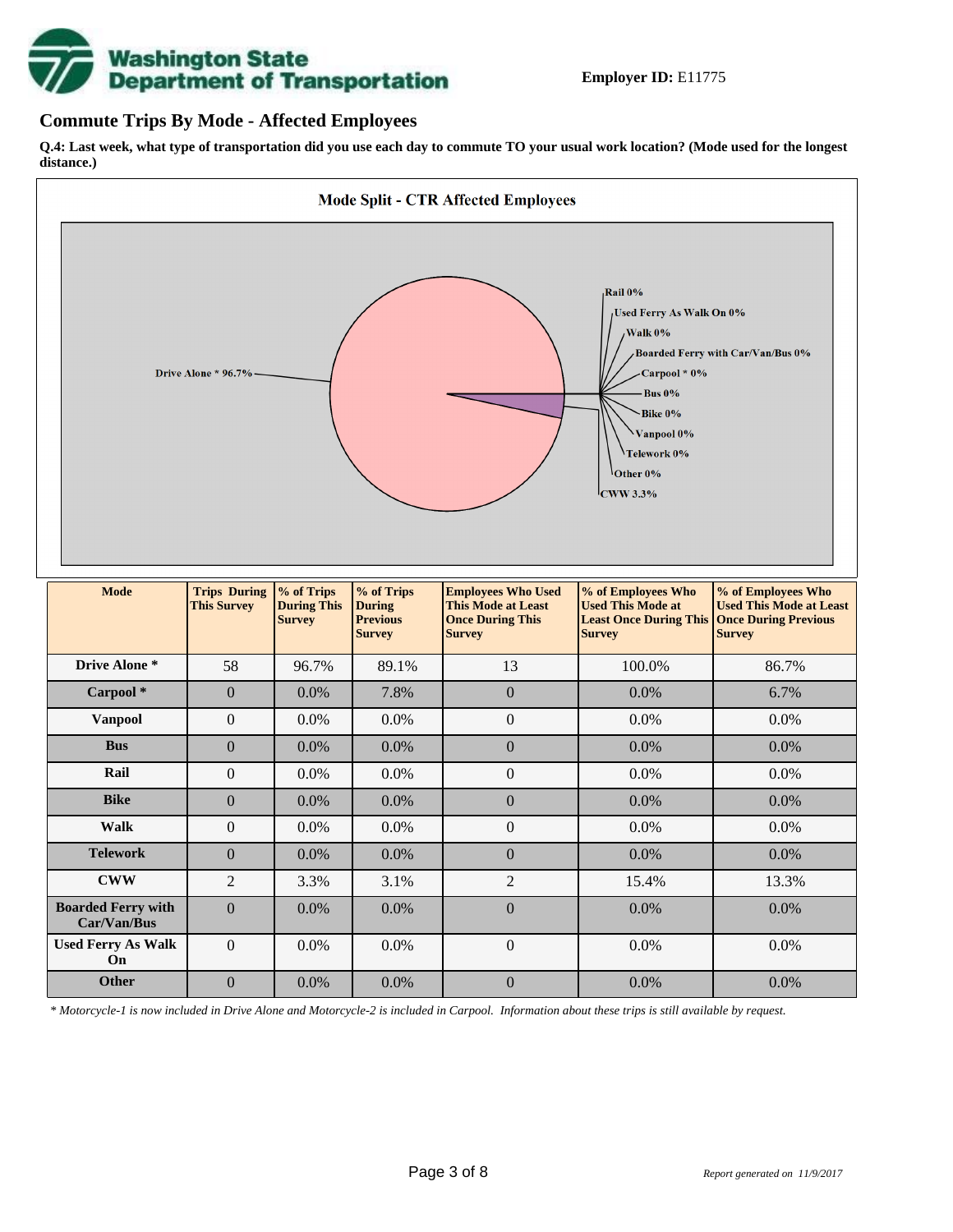

# **Alternative Modes - Number of Employees Who Used a Non-Drive Alone Mode:**

| <b>Non-Drive Alone</b><br><b>Number Of Days</b> | <b>Exactly this # of</b><br><b>Employees</b> | <b>Exactly this % of</b><br><b>Employees</b> | At least # of<br><b>Employees</b> | At least % of<br>employees |  |  |
|-------------------------------------------------|----------------------------------------------|----------------------------------------------|-----------------------------------|----------------------------|--|--|
| 0 Day                                           | 11                                           | 85%                                          | 13                                | 100%                       |  |  |
| 1 Days                                          | $\overline{2}$                               | 15%                                          | $\overline{2}$                    | 15%                        |  |  |
| 2 Days                                          | $\overline{0}$                               | 0%                                           | $\Omega$                          | 0%                         |  |  |
| 3 Days                                          | $\overline{0}$                               | 0%                                           | $\Omega$                          | 0%                         |  |  |
| 4 Days                                          | $\Omega$                                     | 0%                                           | $\Omega$                          | 0%                         |  |  |
| 5 Days                                          | 0                                            | 0%                                           | $\theta$                          | 0%                         |  |  |
| <b>6 or More Days</b>                           | 0                                            | 0%                                           | $\Omega$                          | 0%                         |  |  |

#### **Count by Occupancy of Carpools and Vanpools**

**Q.5 If you used a carpool or vanpool as part of your commute, how many people (age 16 or older) are usually in the vehicle?**

| <b>Ridesharing Occupancy</b> | <b>Mode</b> | <b>Response Count</b> |
|------------------------------|-------------|-----------------------|
| $2*$                         | Carpool     | $\theta$              |
| 3                            | Carpool     | $\boldsymbol{0}$      |
| 4                            | Carpool     | $\boldsymbol{0}$      |
| 5                            | Carpool     | $\boldsymbol{0}$      |
| >5                           | Carpool     | $\overline{0}$        |
| $<$ 5                        | Vanpool     | $\overline{0}$        |
| 5                            | Vanpool     | $\boldsymbol{0}$      |
| 6                            | Vanpool     | $\boldsymbol{0}$      |
| 7                            | Vanpool     | $\boldsymbol{0}$      |
| 8                            | Vanpool     | $\boldsymbol{0}$      |
| 9                            | Vanpool     | $\boldsymbol{0}$      |
| 10                           | Vanpool     | $\overline{0}$        |
| 11                           | Vanpool     | $\overline{0}$        |
| 12                           | Vanpool     | $\boldsymbol{0}$      |
| 13                           | Vanpool     | $\boldsymbol{0}$      |
| 14                           | Vanpool     | $\overline{0}$        |
| >14                          | Vanpool     | $\boldsymbol{0}$      |

\* Motorcycle-2 counted with Carpool-2 for this table.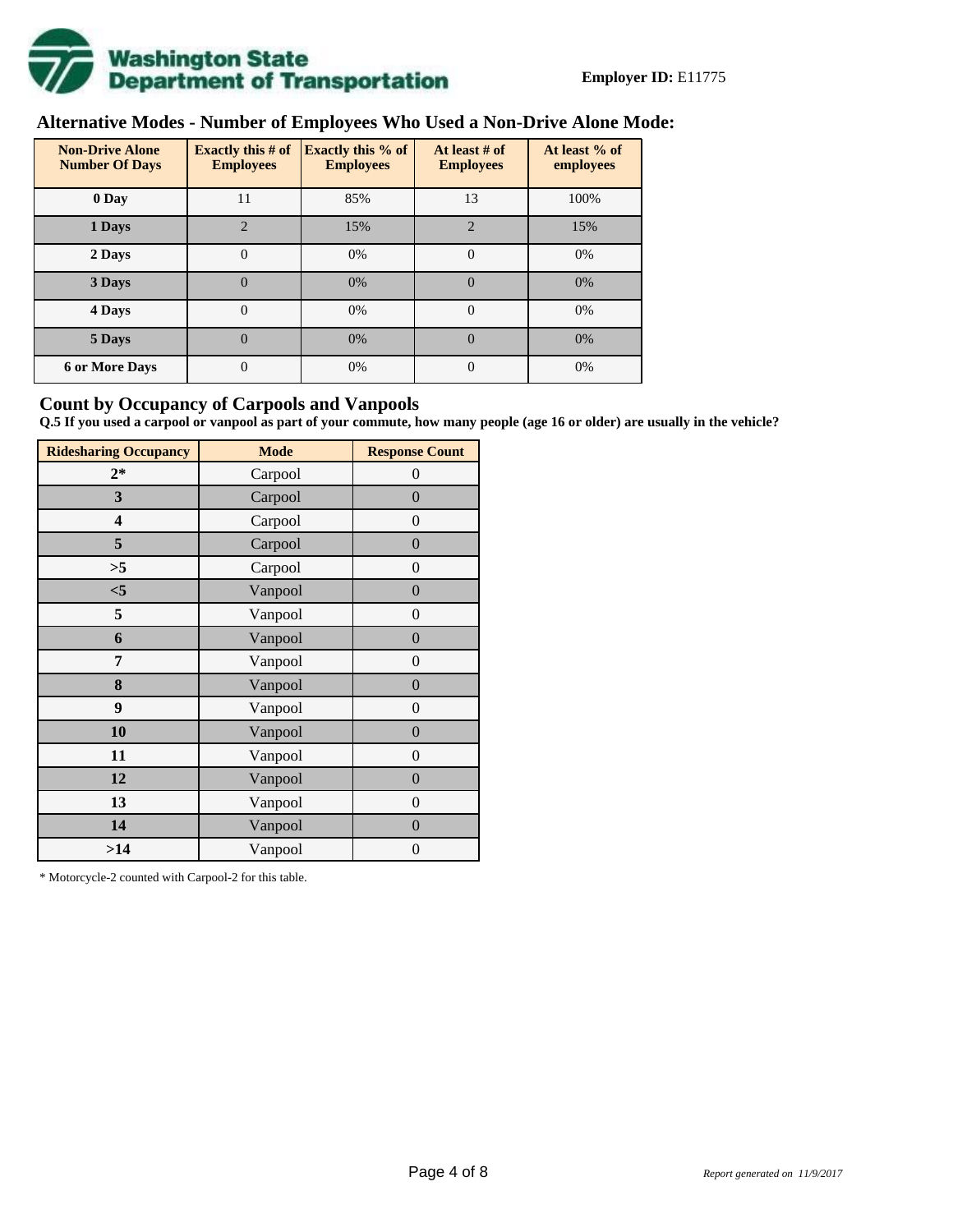

# **Reported Work Schedule - All Employees**

**Q.8 Which of the following best describes your work schedule?**

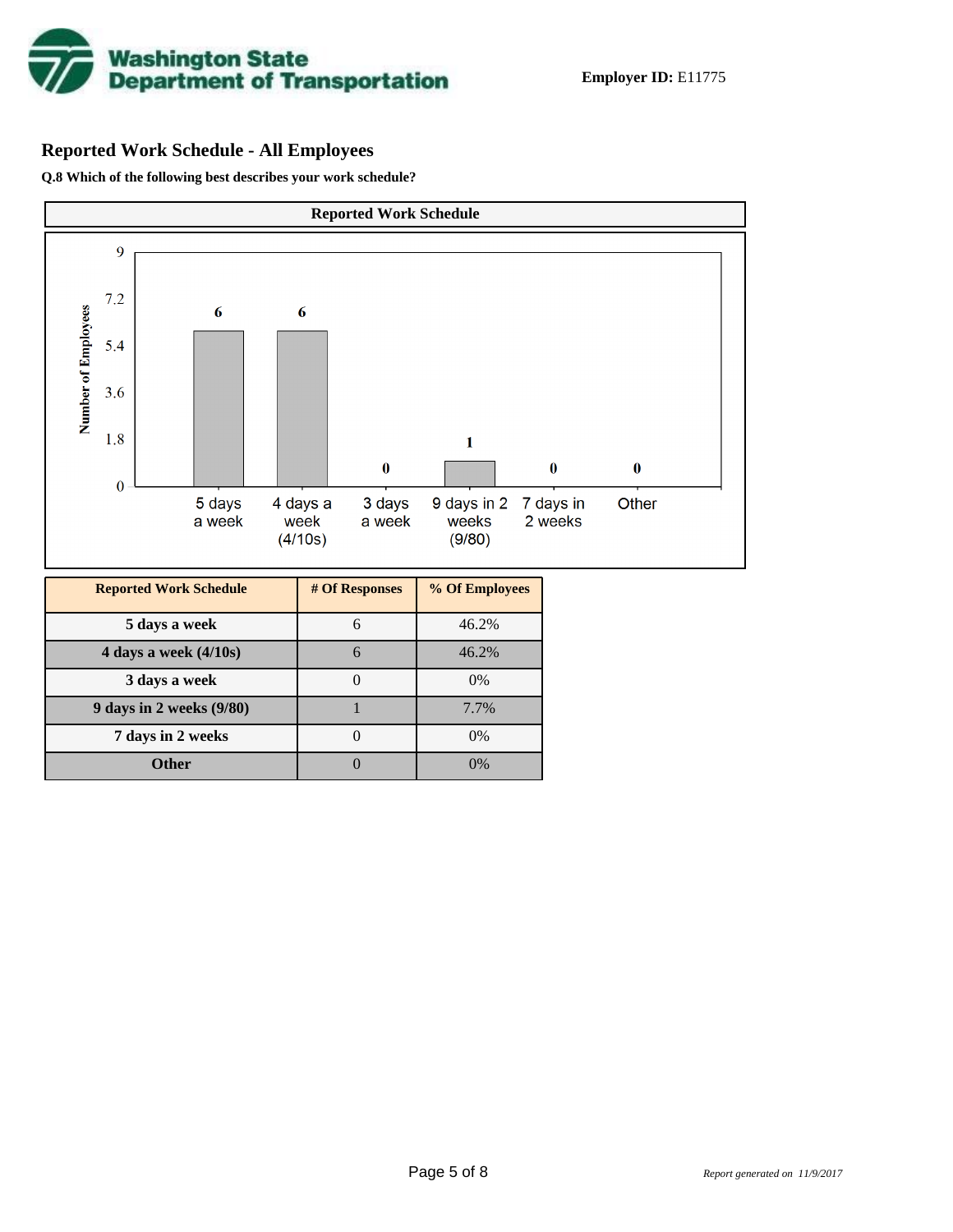

### **Parking and Telework**

**Q.9: On the most recent day that you drove alone to work, did you pay to park? (Mark "yes" if you paid that day, if you prepaid, if you are billed later, or if the cost of parking is deducted from your paycheck.)**



**Q.10: How many days do you typically telework?**

| <b>Telework Frequency</b>           | # of Responses | % of Responses |
|-------------------------------------|----------------|----------------|
| No Answer/Blank                     |                | $0.0\%$        |
| I don't telework                    | 9              | 69.2%          |
| Occasionally, on an as-needed basis |                | 30.8%          |
| 1-2 days/month                      |                | $0.0\%$        |
| 1 day/week                          |                | $0.0\%$        |
| 2 days/week                         |                | $0.0\%$        |
| 3 days/week                         |                | $0.0\%$        |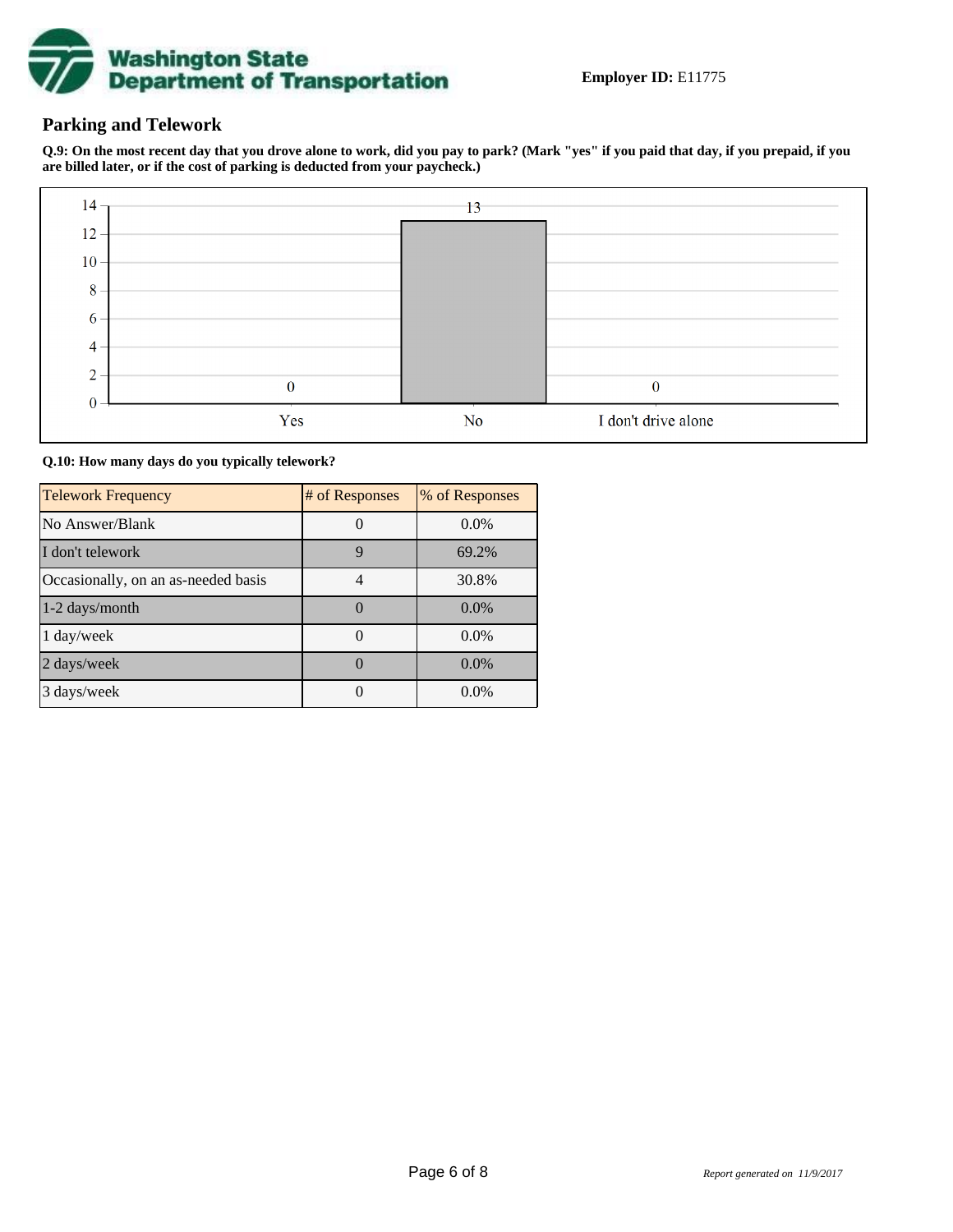

## **Reasons for driving alone to work/not driving alone to work**

**Q11. When you do not drive alone to work, what are the three most important reasons?**

| <b>Question Text</b>                                           | # of Responses | % of Responses |
|----------------------------------------------------------------|----------------|----------------|
| Financial incentives for carpooling, bicycling or walking.     | $\overline{2}$ | 14.3%          |
| Free or subsidized bus, train, vanpool pass or fare benefit    | $\overline{2}$ | 14.3%          |
| To save money                                                  | $\overline{2}$ | 14.3%          |
| Environmental and community benefits                           | $\overline{2}$ | 14.3%          |
| Personal health or well-being                                  | 1              | 7.1%           |
| Cost of parking or lack of parking                             | $\mathbf{1}$   | 7.1%           |
| I have the option of teleworking                               | 1              | 7.1%           |
| Emergency ride home is provided                                |                | 7.1%           |
| I receive a financial incentive for giving up my parking space | 1              | 7.1%           |
| Other                                                          | $\mathbf{1}$   | 7.1%           |
| To save time using the HOV lane                                | $\Omega$       | 0.0%           |
| Driving myself is not an option                                | $\Omega$       | $0.0\%$        |
| Preferred/reserved carpool/vanpool parking is provided         | $\theta$       | 0.0%           |

#### **Q12. When you drive alone to work, what are the three most important reasons?**

| <b>Question Text</b>                                      | # of Responses | % of Responses |  |  |
|-----------------------------------------------------------|----------------|----------------|--|--|
| Riding the bus or train is inconvenient or takes too long | 9              | 25.0%          |  |  |
| I like the convenience of having my car                   | 9              | 25.0%          |  |  |
| My commute distance is too short                          | 5              | 13.9%          |  |  |
| Family care or similar obligations                        | 5              | 13.9%          |  |  |
| Bicycling or walking isn't safe                           | 5              | 13.9%          |  |  |
| <b>Other</b>                                              | 3              | 8.3%           |  |  |
| I need more information on alternative modes              | $\Omega$       | $0.0\%$        |  |  |
| My job requires me to use my car for work                 | $\Omega$       | $0.0\%$        |  |  |
| There isn't any secure or covered bicycle parking         | $\theta$       | $0.0\%$        |  |  |